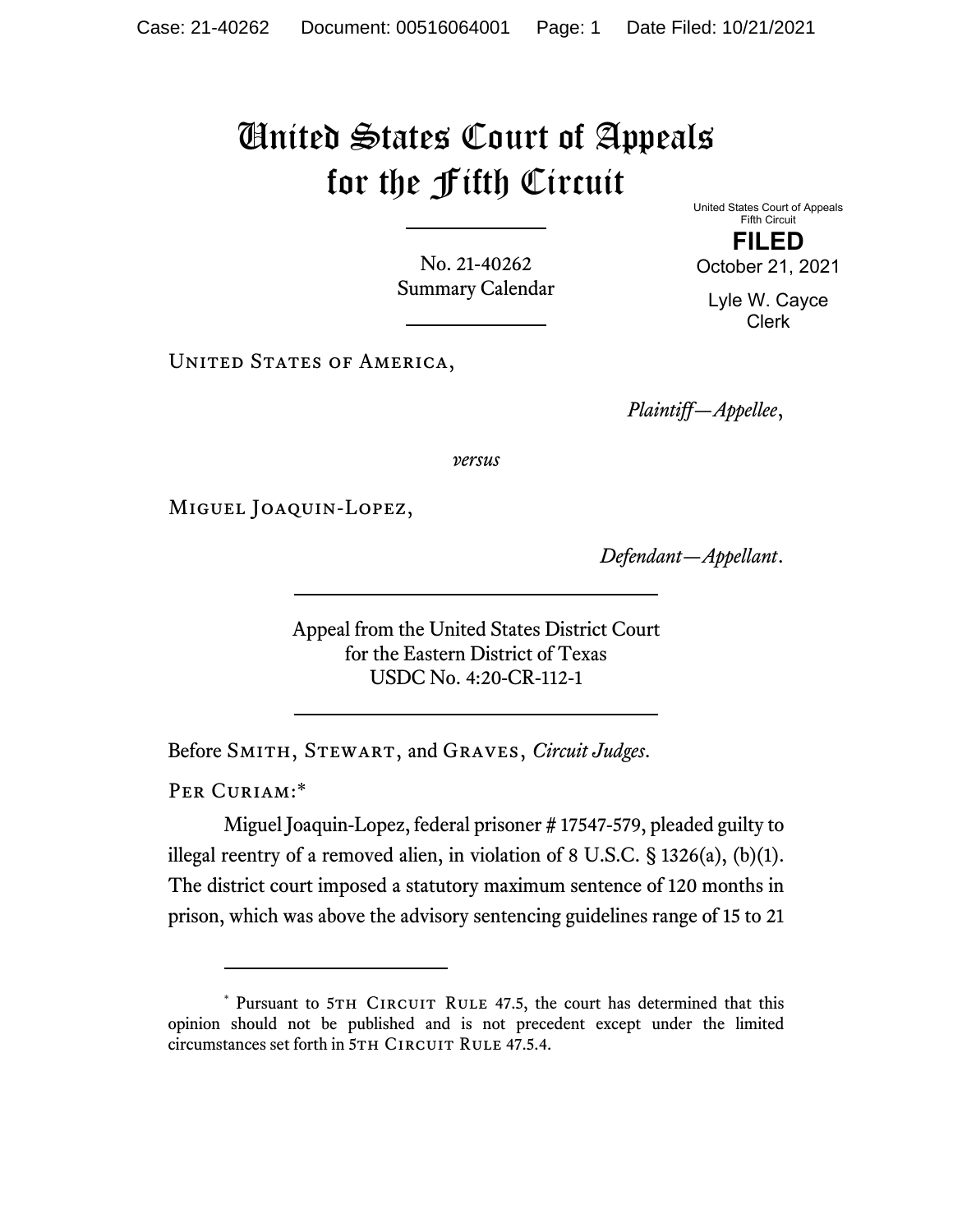## No. 21-40262

months in prison. On appeal, Joaquin-Lopez asserts that his term of imprisonment is substantively unreasonable as it is greater than necessary to achieve the goals of 18 U.S.C. § 3553(a). He specifically asserts that the extent of the variance is too high, particularly given that he has never committed a crime of violence and the factors the district court considered to impose an upward variance were already considered in the calculation of his advisory guidelines range.

We review sentences, whether inside or outside the Guidelines, for reasonableness in light of the sentencing factors set forth in § 3553(a) and review the substantive reasonableness of a sentence under a deferential abuse-of-discretion standard. *Gall v. United States*, 552 U.S. 38, 46-47, 49-51 (2007). A sentence is not unreasonable merely because a different sentence would also have been appropriate. *Id.* at 51.

The record demonstrates that the district court assessed the facts and arguments of the parties and determined that a sentence within the advisory guidelines range was insufficient to achieve the sentencing goals set forth in § 3553(a). The district court further adopted the presentence report and considered the advisory sentencing guidelines range, the policy statements of the Guidelines, and the § 3553(a) sentencing factors, specifically noting the seriousness of the offense and the need for the sentence to protect the public, provide just punishment for the offense, and afford adequate deterrence from crime.

Joaquin-Lopez's arguments on appeal constitute a disagreement with the district court's weighing of the  $\S$  3553(a) factors. This disagreement does not show error in connection with his sentence, nor does it show that the sentence imposed was not reasonable. *See Gall*, 552 U.S. at 51; *United States v. Powell*, 732 F.3d 361, 382 (5th Cir. 2013); *United States v. Warren*, 720 F.3d 321, 332 (5th Cir. 2013). Furthermore, this court does not reweigh the